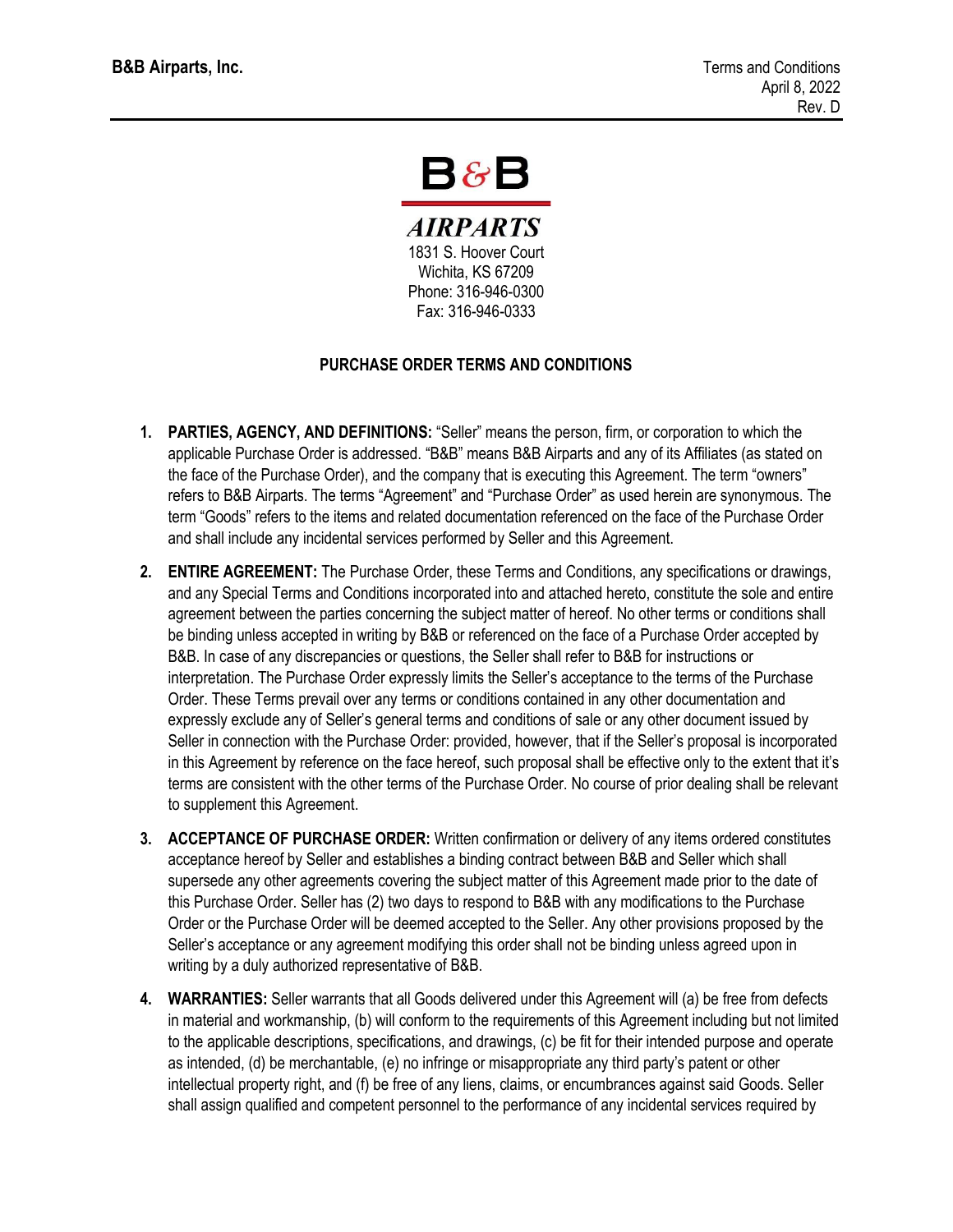this Agreement, and Seller and such personnel shall use their best efforts to perform the services described in this Agreement, in the most expeditious and professional manner consistent with the interest of B&B. Seller warrants that the services will be performed in conformance with the highest standards of care and practice appropriate to the nature of the services rendered. These warranties survive any delivery, inspection, acceptance, or payment of or for the Goods by B&B. These warranties are cumulative and in addition to any other warranty provided by law or equity. Any applicable statue of limitations run from the date of B&B's discovery of the noncompliance of the Goods with the foregoing warranties.

- **5. COST OF GOODS:** Seller represents that any price or prices specified in the Purchase Order do not exceed the Seller's current selling pricings for the same or substantially similar Goods. Unless otherwise stipulated, all prices referenced on the face of a Purchase Order shall represent the total cost to B&B at the point of delivery specified herein, including all sales taxes, excise taxes, custom duties and other government and municipal taxes, levies and charges of every description, charges for packing, crating, boxing, storage, and shipping charges. If the price is not stipulated on the Purchase Order, it is not to be filled at higher prices than last previously quoted or charged without written authority of B&B.
- **6. INVOICES, PAYMENT, AND SET OFF:** Unless otherwise provided in this Agreement, no invoices shall be issued, nor payments made prior to delivery. Individual invoices must be issued for each shipment under this order. Discount invoices will be payable based on applicable discount, period computed from the date of delivery of the Goods ordered, or the date of the receipt of the correct invoice, whichever is later. Applicable freight, taxes, or duties shall be shown on invoices as separate items. No sales or use tax shall be added to any invoices for Goods used in the manufacturing process without B&B's prior written approval. If Seller is to invoice B&B for freight charges, a copy of the prepaid freight bill must accompany the invoice before payment can be made. Unless freight and/or other charges are itemized, any discount will be taken on the full amount of invoices. All payments are subject to adjustment for shortage or rejection. Without prejudice to any other right or remedy it may have, B&B reserves the right to set off at any time any amount owing to it by Seller against any amount payable to B&B to Seller.
- **7. TERMS:** Unless otherwise provided in this Agreement, terms are Net (30) Thirty after delivery of Goods and receipt of invoices.
- **8. DELIVERY SCHEDULE:** Deliveries shall be strictly in accordance with the schedules set out or referred to in this Agreement and in the exact quantities ordered. Time is of the essence. Whenever it appears Seller will not meet its delivery schedule, Seller shall notify B&B and, upon request of B&B and in addition to any other rights or remedies provided to B&B, ship via expedited routing with the difference between the expedited routing and order routing costs to be borne by Seller. B&B my also cancel the Purchase Order if not filled within the time and in accordance with the terms of this Agreement. However, Seller shall not be liable for delays in delivery due to causes not reasonably foreseeable which are beyond its reasonable control, such as acts of God, governmental acts or war or riot (collectively, "Force Majeure Events"). In the event of any Force Majeure Event, Seller shall notify B&B of the causes and the status of resolution of the Force Majeure Event and if the Force Majeure Event lasts more than (5) five business days, the parties will meet (even if via telephone/email) to ascertain going forward plans and remediation efforts to resolve impact to B&B.
- **9. INSPECTION:** The Goods are subject to final inspection and acceptance by B&B at the delivery destination notwithstanding any prior payment or inspection at the source of delivery. Acceptance of Goods by B&B shall not be deemed to alter or affect the obligations of Seller or the rights of B&B under any provision of this Agreement. No payment shall be made to Seller for any Goods which are rejected on such inspection. B&B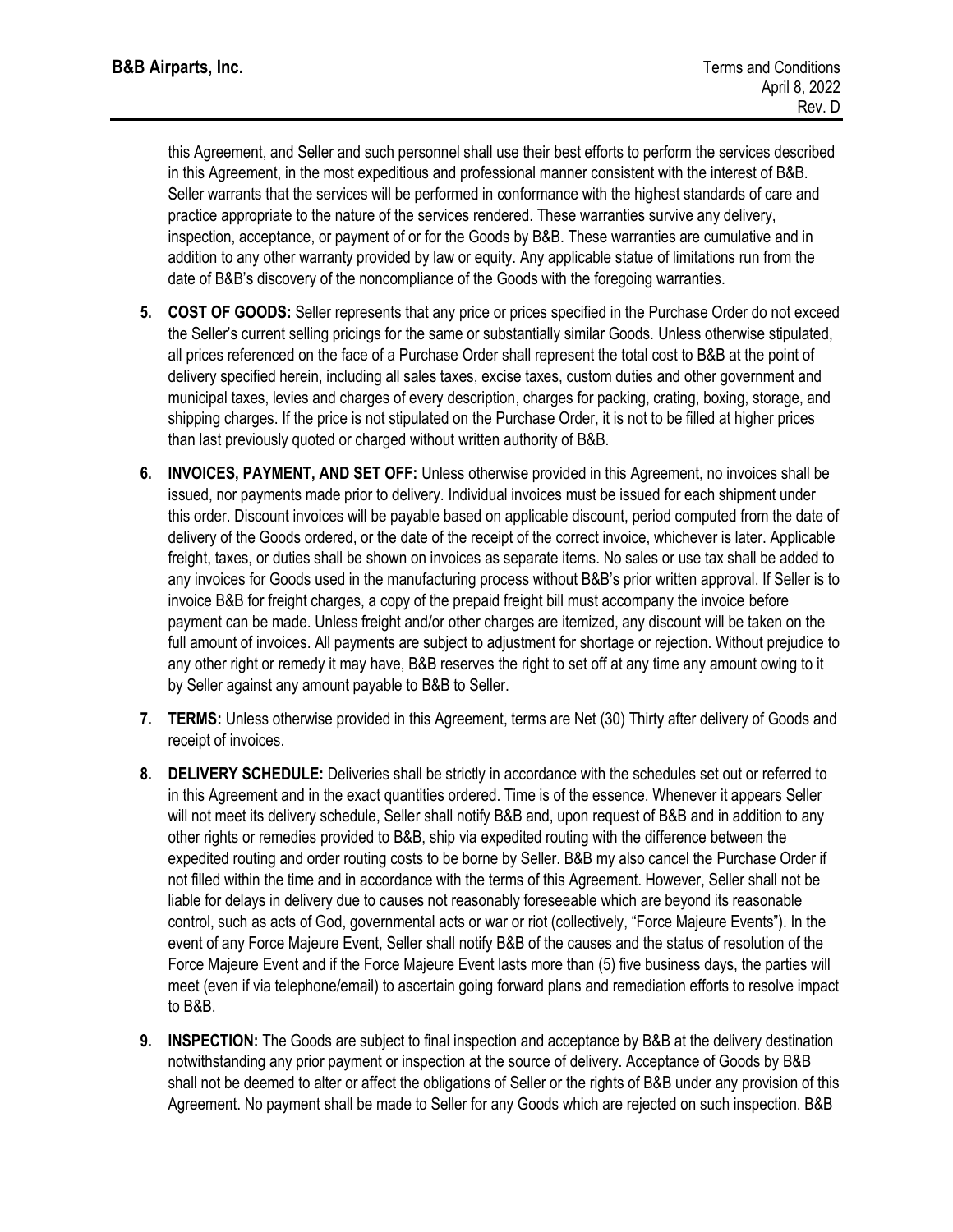reserves the right to reject any portion of any shipment not strictly in accordance with specifications and in such case will pay to Seller a reasonable price, therefore, will be held for Seller's instructions and at its risk and expense. If instructions are not received within (15) fifteen days after notice of rejection, Goods will be returned at Sellers expense. No Goods returned as defective shall be replaced unless agreed upon in writing. Where re-work is required to meet specification requirements, Seller, at no cost to B&B, shall arrange for such re-work. Payment for Goods shall not constitute acceptance thereof by B&B nor shall B&B's inspection or omission to inspect relieve Seller of its obligation to furnish all Goods in strict accordance with this Agreement.

- **10. CHANGES:** B&B may at any time, by written order, make changes within the general copy of this Agreement, in any one or more of the following: (a) drawings, design, or specifications, (b) method of shipping or packing, (c) place of inspection, delivery, or acceptance, (d) quantities, (e) delivery schedules. If any such changes cause an increase or decrease in cost of or the time required for the performance of any part of the work under this Agreement, an adjustment shall be made, as determined by B&B in its reasonable discretion, in the price to reflect any additional costs or savings, and/or an adjustment shall be made in the delivery schedule to reflect any increase or decrease in time and this Agreement shall be modified in writing accordingly.
- **11. PACKING AND SHIPPING:** All Goods must be suitably packed and prepared for shipment and must be packed so as to secure lowest transportation rates consistent with B&B's best interests and comply with carrier regulations. No charges will be paid by B&B for packing, crating, or cartage unless stated in the Purchase Order. All Goods shall be shipped F.O.B. Origin as referenced on the face of the Purchase Order. If Goods are shipped F.O.B. Destination, shipping charges must be prepaid or charged to the appropriate account number given by a B&B representative. Purchase Order number, item number, and/or tag number(s) must appear on all shipping papers, packing lists, and containers. One copy of the packing list must be included with each shipment. B&B reserves the right to bill Seller for added expenses due to changes in shipping method.
- **12. TERMINATION:** B&B may, by written notice to Seller, terminate or suspend the whole or any part of this Agreement, and the whole or any part of any other order to the Seller for the same or similar Goods constituting a series of the orders or agreements in the event of the default as defined herein or as otherwise defined by law, provided that B&B shall pay to Seller the reasonable value of all Goods actually delivered and accepted by B&B, which conform to the terms of this Agreement. Default is defined as the failure of the Seller to deliver the items covered by this Agreement within the time specified herein and in accordance with the terms of this Agreement, the suspension of Seller's business, the insolvency of Seller, the appointment of trustee or receiver of Seller's property or business or any assignment by Seller for benefit of creditors.
- **13. RESPONSIBILTY OF PROPERTY:** Unless otherwise provided in the Purchase Order, Seller, upon delivery to it, or manufacture or acquisition by it, of any materials, parts, tooling, or other property which are owned or leased by B&B, assume the risk of and shall be responsible for any loss thereof or damage thereto until returned to B&B. Seller shall not use any such property for any purposes other than in performance of this Agreement. Seller, in accordance with the provisions of this Agreement, but in any event upon completion thereof, shall return such property to B&B in the condition in which it was received except for reasonable wear and tear and except to the extent that such property has been incorporated in Goods delivered under this Agreement, or has been reasonably consumed in performance of work under this Agreement.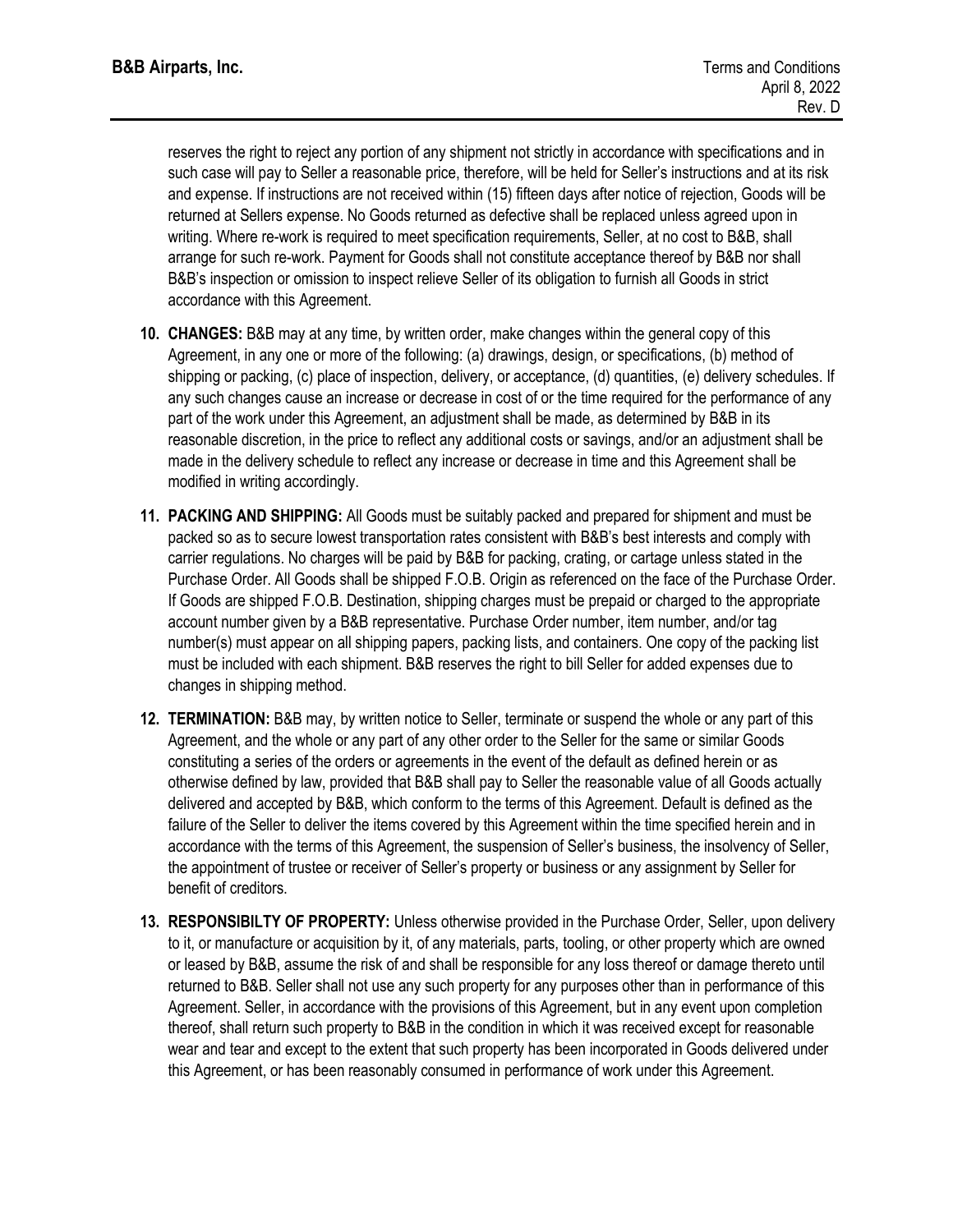- **14. SUBCONTRACTING:** Seller will not subcontract any Goods under this Agreement without prior written consent from B&B. Seller is fully responsible for satisfactory completion of all subcontracted Goods.
- **15. CERTIFICATION:** A Certificate of Compliance (C of C) shall be created for each delivery against a Purchase Order and shall include inspection reports and certification required to satisfy all quality assurance provisions.
- **16. FIRST ARTICLE INSPECTION:** A First Article Inspection Report (FAIR) shall be completed by the supplier using the format specified in AS9102. The article on which the FAI was performed shall be clearly marked on both the report and the part. The FAIR shall confirm that all processes, material specifications and dimensions are met. In the case of raw material process, proof of acceptability shall be made available either through records or attached certificates. Any discrepancies detected by the supplier during the FAI shall be reported to B&B. FAI reports do not constitute acceptance by B&B.
- **17. ITAR:** The information provided by B&B may be subject to U.S. export control laws and regulations, including the International Traffic in Arms Regulations (ITAR). Seller may not export or re-export any information, technical data, or supplies except in strict compliance with all U.S. export control laws and regulations, including ITAR. Technical data that are controlled by ITAR shall not be released to foreign nationals, including employees, companies, or other entities, whether within or outside of the United States, unless the Seller shall first obtain written consent of B&B, and shall obtain the appropriate license or other advance approval from the U.S. Government. Seller's obligation to adhere to ITAR shall survive the expiration or termination of Purchase Order. Seller hereby agrees to defend and indemnify B&B from and against any liability B&B may incur as a result of Seller's violation of any U.S. export or re-export control law or regulation.
- **18. PROPRIETARY INFORMATION:** B&B shall at all times have title to and Seller shall treat as proprietary all drawings, specifications, designs, processes, reports, data, and other technical information furnished or disclosed to Seller by B&B in connection with this Agreement. Seller shall use such items only in the performance of this Agreement and shall promptly return all copies of such material and information to B&B upon termination or upon B&B's request.
- **19. RECORDS:** Seller shall maintain quality records for each Purchase Order for a minimum of (10) ten years
- **20. COMPLIANCE WITH LAWS:** Seller warrants that in the performance of this Agreement, it has complied with or will comply with all applicable federal, state, and local laws and ordinances and all lawful orders, rules, and regulations thereunder.
- **21. GOVERNING LAW:** The rights and obligations of the parties arising out of this Agreement shall be governed in all respects by the laws of the state of Kansas without regard to its conflict of law provisions.
- **22. RIGHT OF ENTRY:** Seller shall grant B&B's employees, agents, and B&B's customers full access to Seller's facilities and records. Access may be requested to verify product, review process quality requirements, or to audit quality procedures or production systems. Seller shall support reasonable requests for access and facilitate access to verify product or systems.
- **23. COUNTERFEIT PARTS:** Seller bears responsibility for procuring authentic items and materials as required for performance of this Agreement.
- **24. CONFLICT MATERIALS:** B&B is required to remain compliant with Section 1502 of the U.S. Wall Street Reform and Consumer Protection Act. All B&B approved suppliers are required to conduct due diligence on